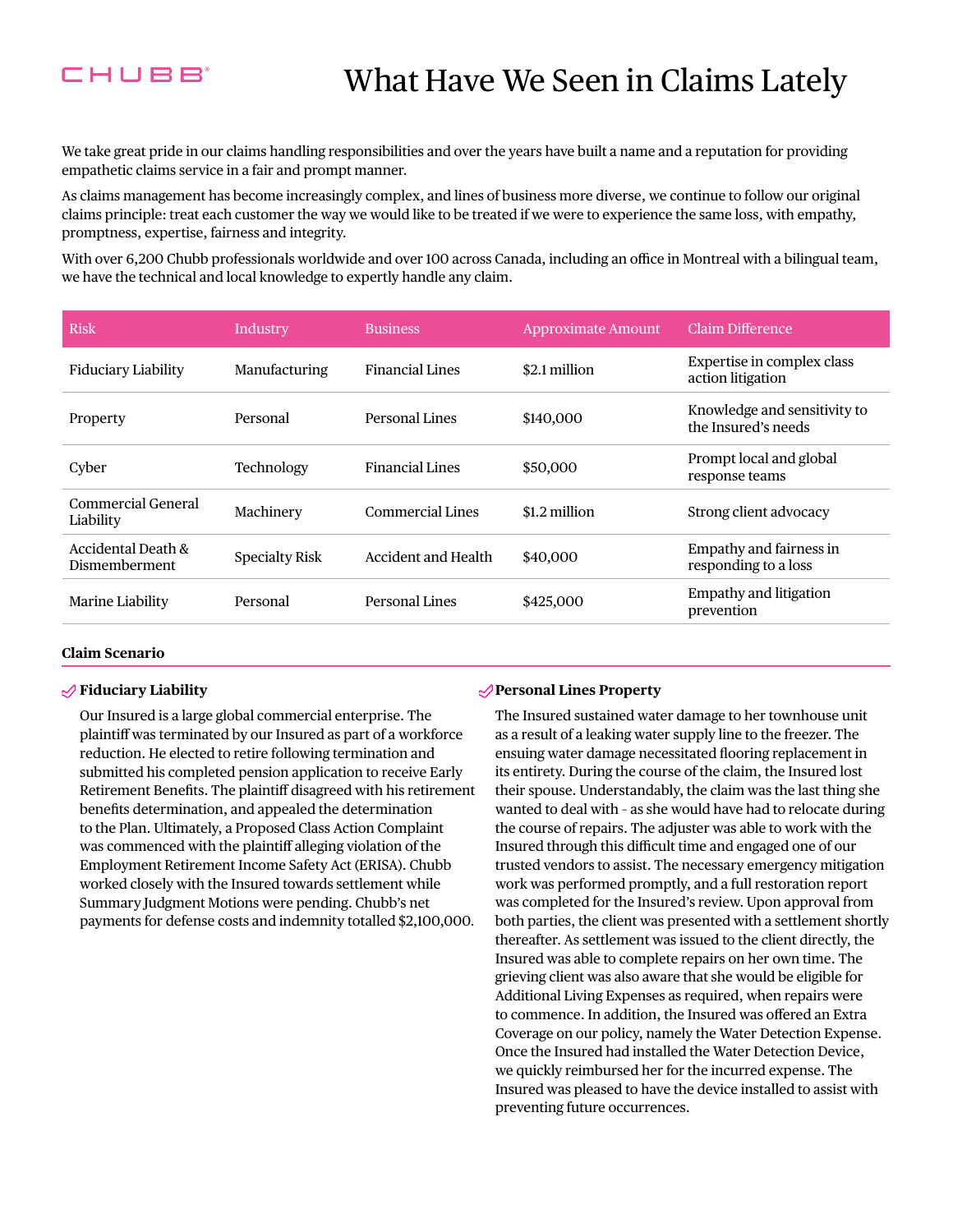The loss was mitigated from the outset and costs were contained to a total of \$50,000.

# **Cyber**

Our Insured experienced an overseas cyber breach. In this case, an officer of the company was the victim of a phishing attack, whereby the bad actors obtained access to her email account and sent falsifed emails requesting money to be transferred to fraudulent accounts. The bad actors also set up a forwarding rule on her account, resulting in compromised emails, many of which included sensitive personal data of employees and customers.

After the Insured reported the incident to Chubb through our dedicated 24/7 cyber hotline, Chubb immediately responded. We retained experts from our overseas cyber panel to ensure containment of the breach and compliance with the General Data Protection Regulation (GDPR) and the country's privacy legislation. The GDPR has strict response timelines with potentially signifcant fnes, so it was critical to promptly assess and ensure compliance for the Insured. Fortunately, our investigation concluded no fraudulent transaction actually took place and the most sensitive personal information was held under encryption. As a result of Chubb's prompt response, the loss was mitigated from the outset and costs were contained to a total of \$50,000 for legal and forensic response provider fees.

# **Commercial General Liability**

A building fre and explosion occurred that resulted in claims against our Insured for injuries, fatalities and property damage allegedly sustained by the claimants. The Plaintifs alleged the Insured was negligent by failing to ensure certain equipment was operated in a safe and secure environment, and fled suit over the incident against the Insured and other involved parties.

Damages sought included \$50,000,000 in general damages and \$10,000,000 in special and pecuniary damages. Additional claims were made by families for fatalities that resulted from this incident seeking in excess of \$5,000,000. The fatality claims were settled jointly with the other defendants with Chubb contributing a fraction of the total.

Although our Insured's involvement was remote as a supplier, they were still brought into the action with two other parties. Chubb maintained a strong liability position against the other defendants throughout many years of defending the action. As trial approached no joint resolution had been reached amongst all of the parties, nonetheless Chubb was successful in settling the claim for negligence against the Insured for \$250,000 and removing them from the action.

## **Accidental Death & Dismemberment**

Our Insured passed away as a result of a workplace accident. The accidental death beneft was paid to the spouse. In addition to this, the following benefts were also paid: Funeral Expenses, Counselling sessions for the spouse and dependent children and the Spousal Occupational Retraining Beneft.

The following was sent in by the spouse:

"Thank you and the Chubb team for the opportunity you've given me to go back to school. It has brought life to me - and ultimately my family. I am very grateful."